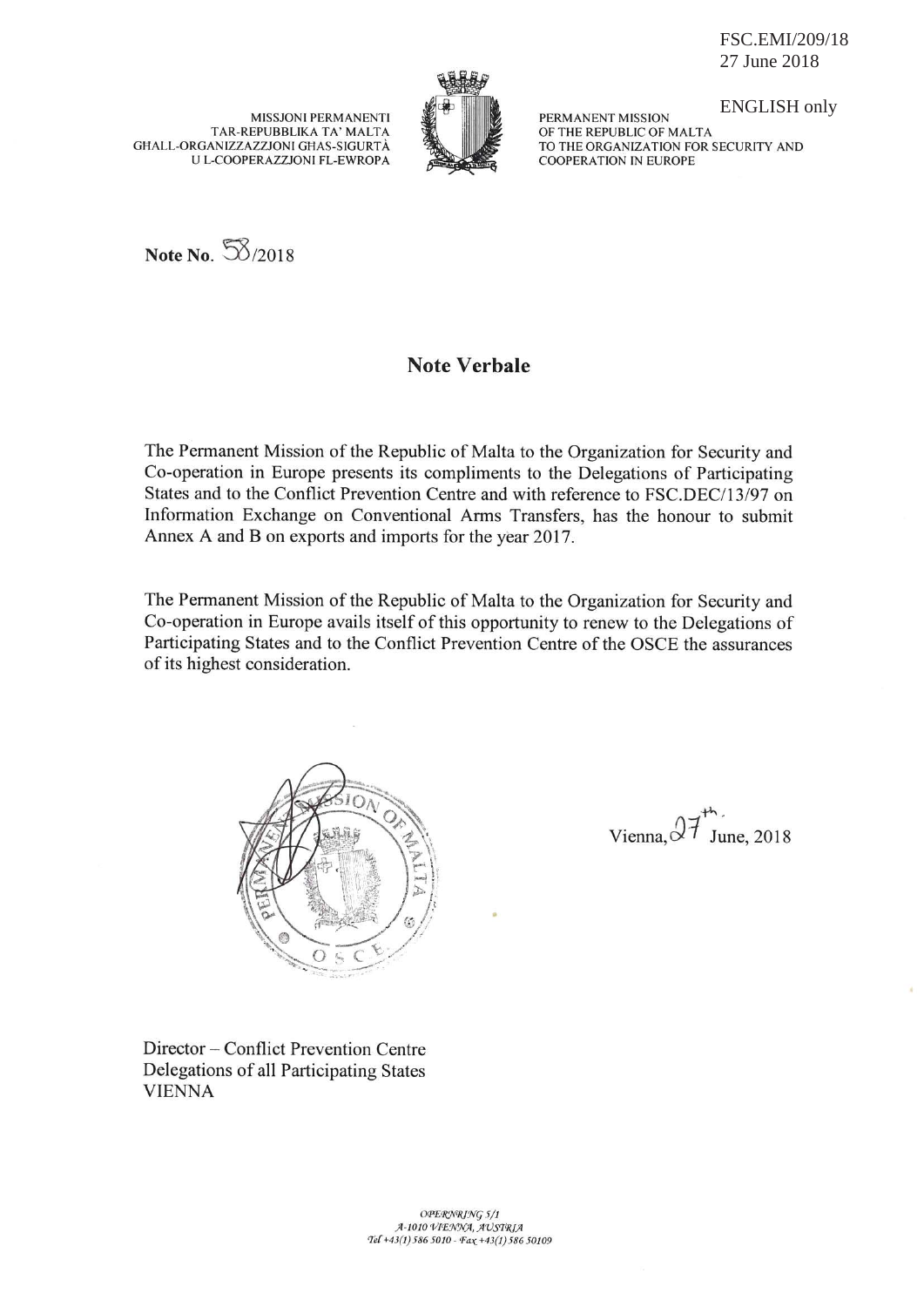### Information Exchange on Conventional Arms Transfers

Annex A - EXPORTS

Reporting country: REPUBLIC OF MALTA R. Calendar Year: 2017<br>  $\alpha$  R. Calendar Year: 2017<br>
Date of Submission: 27 June 2018 Original language: ENGLISH

# REMARKS

| Category (I-VII)                        | Final<br>importer<br>State(s) | Number of<br>items | State of origin<br>(if not exporter) | Intermediate<br>location (if | Description of<br>items | Con<br>the t |
|-----------------------------------------|-------------------------------|--------------------|--------------------------------------|------------------------------|-------------------------|--------------|
| <b>Battle Tanks</b><br>Ι.               | N/A                           | <b>NIL</b>         | N/A                                  | any)<br>N/A                  | N/A                     | N/A          |
| Armoured combat<br>П.<br>vehicles       | N/A                           | <b>NIL</b>         | N/A                                  | N/A                          | N/A                     | N/A          |
| III. Large-calibre<br>artillery systems | N/A                           | <b>NIL</b>         | N/A                                  | N/A                          | N/A                     | N/A          |
| IV. Combat aircraft                     | N/A                           | <b>NIL</b>         | N/A                                  | N/A                          | N/A                     | N/A          |
| V. Attack helicopters                   | N/A                           | <b>NIL</b>         | N/A                                  | N/A                          | N/A                     | N/A          |
| VI. Warships                            | N/A                           | <b>NIL</b>         | N/A                                  | N/A                          | N/A                     | N/A          |
| VII. Missiles and missile<br>launchers  | N/A                           | <b>NIL</b>         | N/A                                  | N/A                          | N/A                     | N/A          |

| Description of | Comments on  |
|----------------|--------------|
| items          | the transfer |
| N/A            | N/A          |
| N/A            | N/A          |
| N/A            | N/A          |
| N/A            | N/A          |
| N/A            | N/A          |
| N/A            | N/A          |
| N/A            | N/A          |